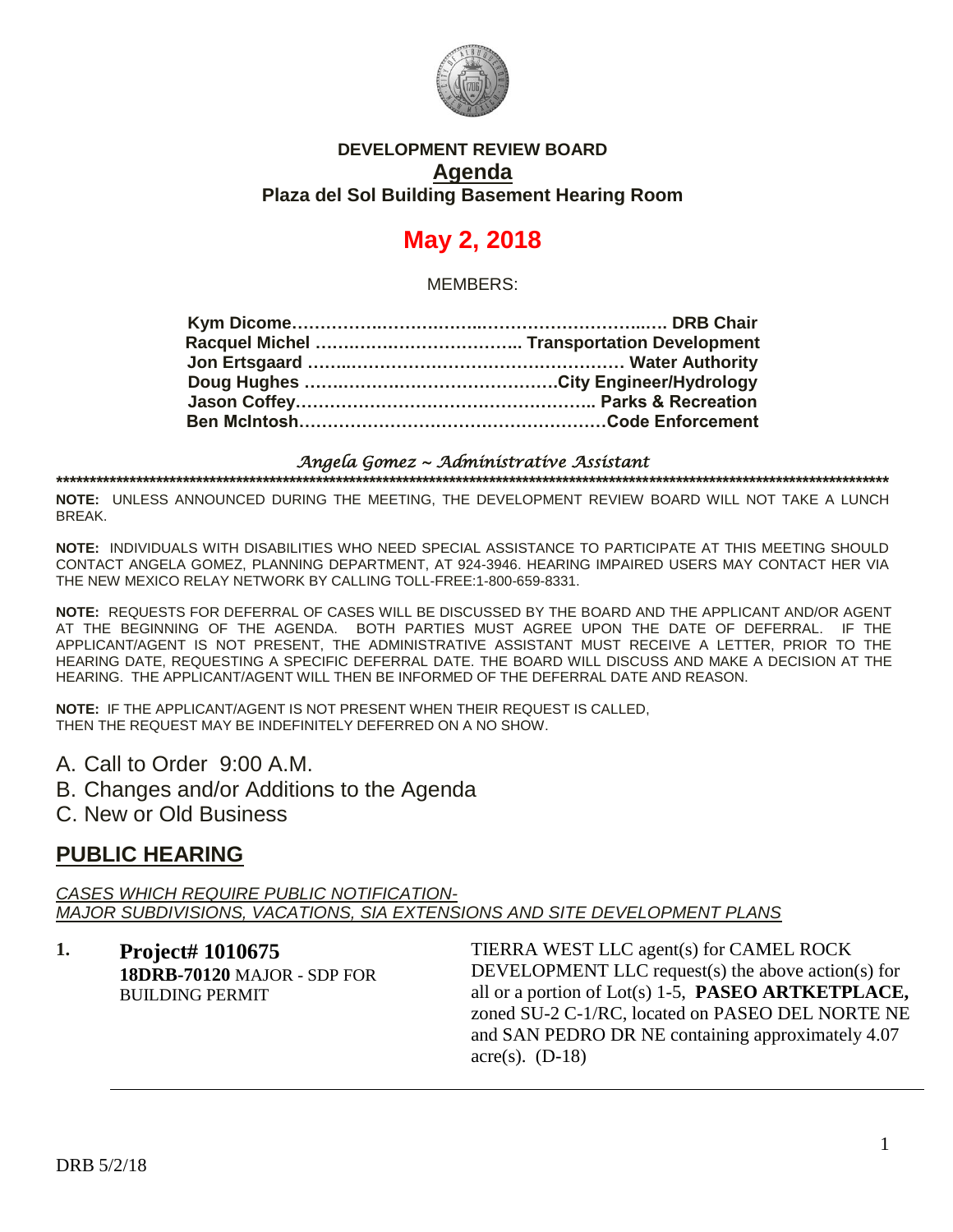**2. Project# 1010675 18DRB-70112** MAJOR - SITE DEVELOPMENT PLAN FOR BUILDING PERMIT

RESPEC agent(s) for PRESBYTERIAN MEDICAL/ GROUP request(s) the above action(s) for all or a portion of Lot(s) 1-5, **PASEO MARKETPLACE,** zoned SU-2 C-1 /RC, located on PASEO DEL NORTE NE and SAN PEDRO DR NE containing approximately 2.66 acre(s). (D-18) *[Deferred from 4/18/1]*

**3. Project# 1011527 18DRB-70106** VACATION OF PUBLIC EASEMENT **18DRB-70107** SIDEWALK WAIVER **18DRB-70108** SUBDN DESIGN VARIANCE FROM MIN DPM STDS **18DRB-70109** MINOR - TEMP DEFERRAL OF SIDEWALK CONSTRUCTION **18DRB-70110** MAJOR - SITE DEVELOPMENT PLAN FOR BUILDING PERMIT **18DRB-70111** MAJOR - PRELIMINARY PLAT APPROVAL

BOHANNAN HUSTON INC agent(s) for PULTE GROUP request(s) the above action(s) for all or a portion of Lot(s) 7-10 AND 23-26, Tract(s) A, **NORTH ALBUQUERQUE ACRES Unit(s) B,** zoned SU-2/IP/NC, located on north of SIGNAL AVE NE and south of ALAMEDA between SAN PEDRO DR NE and LOUISIANA BLVD NE containing approximately 6.7 acre(s). (C-18) *[Deferred from 4/18/18]*

# **MINOR CASES**

*SITE DEVELOPMENT PLANS (EPC FINAL SIGN-OFF) AMENDED PLANS AND MASTER DEVELOPMENT PLANS (CITY COUNCIL FINAL SIGN-OFF)*

**4. Project# 1008830 18DRB-70118** AMENDED SITE DEVELOPMENT PLAN **(11EPC-40073)**

THE GROUP agent(s) for NAZISH LLC request(s) the above action(s) for all or a portion of Tract(s) 3E, **TOWN OF ATRISCO GRANT Unit(s) A,** zoned SU-1 for C-2 Uses and Campground, excluding Package Liquor Sales, located on VOLCANO RD NW between 98TH NW ST and 102ND ST NW containing approximately 5.8 acre(s). (K-8) *[deferred from 4/11/18. 4/18/18]*

**5. Project# 1011573 18DRB-70114** MINOR - SITE DEVELOPMENT PLAN FOR BUILDING PERMIT

VITALITY WORKS request(s) the above action(s) for all or a portion of Lot(s) 1, Block(s) 0, **ATRISCO BUSINESS PARK UNIT 2,** zoned SU-1For Planned Industrial Park, located on BLUEWATER RD NW between OLIVER ROSS DR NW and UNSER BLVD NW containing approximately 20 acre(s). (K-10) *[deferred from 4/11/18, 4/18/18]*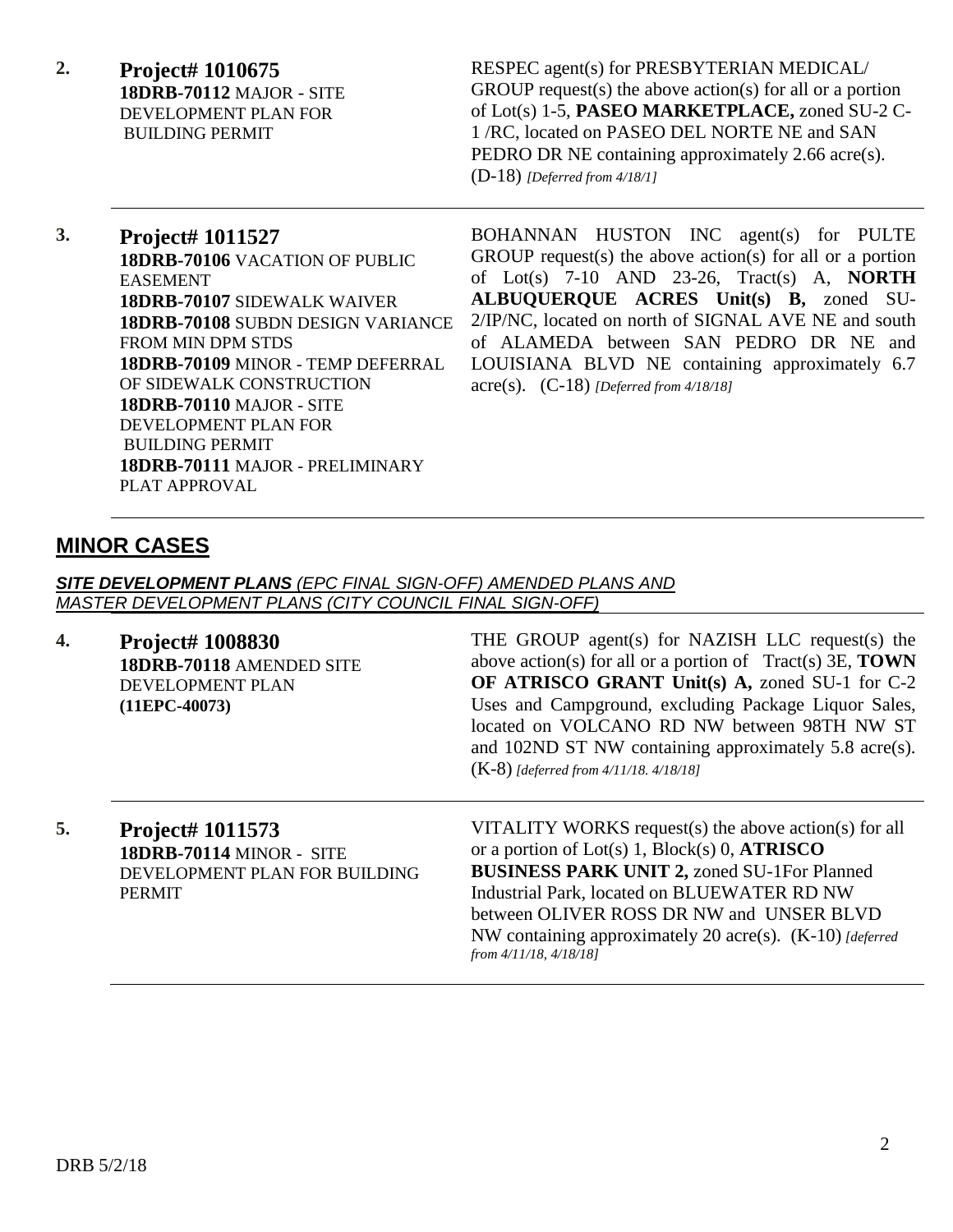**6. Project# 1008585 18DRB-70113** EPC APPROVED SDP FOR BUILD PERMIT **(18EPC-40004)**

TIERRA WEST LLC agent(s) for UTILITY TRAILER SALES, INC request(s) the above action(s) for all or a portion of Tract(s) 3, **AVALON SUBDIVISION,** zoned SU-1for IP Uses & C-2 Permissive Uses with Exceptions, located on the NE corner of DAYTONA RD NW and  $90^{th}$ ST NW, south of I-40, containing approximately 5.6 acre(s). (J-9) *[deferred from 4/11/18, 4/25/18]*

#### *MINOR PLATS, FINAL (MAJOR) PLATS, AMENDED PLATS AND PLANS*

| 7. | Project# 1001523<br>18DRB-70144 MINOR - PRELIMINARY/<br><b>FINAL PLAT APPROVAL</b> | ARCH AND PLAN LAND USE CONSULTANTS<br>agent(s) for ACOMA BUSINESS BOARD request(s) the<br>above action(s) for all or a portion of Lot(s) 15 AND 16,<br>LADERA BUSINESS PARK Unit(s) 1, zoned SU-<br>1/Light Industrial, located on VISTA OESTE NW between<br>VISTA ORIENTE ST NW and LA MORADA PL NW<br>containing approximately 2.64 $\arccos$ . (H-9)                                                                                                                                                       |
|----|------------------------------------------------------------------------------------|---------------------------------------------------------------------------------------------------------------------------------------------------------------------------------------------------------------------------------------------------------------------------------------------------------------------------------------------------------------------------------------------------------------------------------------------------------------------------------------------------------------|
| 8. | <b>Project# 1004919</b><br>18DRB-70128 MINOR - PRELIMINARY/<br>FINAL PLAT APPROVAL | ARCH AND PLAN LAND USE CONSULTANTS<br>agent(s) for MURPHY PROPERTIES request(s) the above<br>$action(s)$ for all or a portion of Lot(s) 1-3, <b>NORTH</b><br>SECOND STREET BUSINESS CENTER, zoned M-1,<br>located on 2ND ST NW between HILTON AV NW and<br>PLEASANT AVE NW containing approximately 2.96<br>$\text{acre}(s)$ . (F-15) [deferred from 4/25/18]                                                                                                                                                 |
| 9. | <b>Project# 1004428</b><br>18DRB-70007 - AMENDMENT TO<br>PRELIMINARY PLAT          | MARK GOODWIN AND ASSOCIATES, P.A. agent(s)<br>for CEJA VISTA, LLC request(s) the above action(s) for<br>all or a portion of Tract(s) RR-3-A, RR-3-B, RR-3-C,<br>RR-3-D, AND RR-3-E, CEJA VISTA, zoned R-2/SU-1<br>for C-1/R-LT, located on DENNIS CHAVEZ BLVD SW<br>south of 98 <sup>th</sup> ST SW and UNINCORPORATED AREAS<br>containing approximately 98.907 acre(s). $(P-9)$ [deferred from<br>1/17/18, 1/24/18, 2/7/18, 2/21/18, 3/7/18, 3/21/18, 4/4/18, 4/18/18 indefinite<br>deferral for a now-show] |

# **SKETCH PLAT REVIEW AND COMMENT** (no action taken)

**10. Project# 1001228 18DRB-70141** SKETCH PLAT REVIEW AND COMMENT

ISAACSON AND ARFMAN PA agent(s) for LAS VENTANAS NM, INC request(s) the above action(s) for all or a portion of Tract(s) 2A AND 3, **KELLY TRACTS,** zoned RA-1, located on GABALDON RD NW between MOUNTAIN RD NW AND I-40 containing approximately 5.4265 acre(s). (H-12)